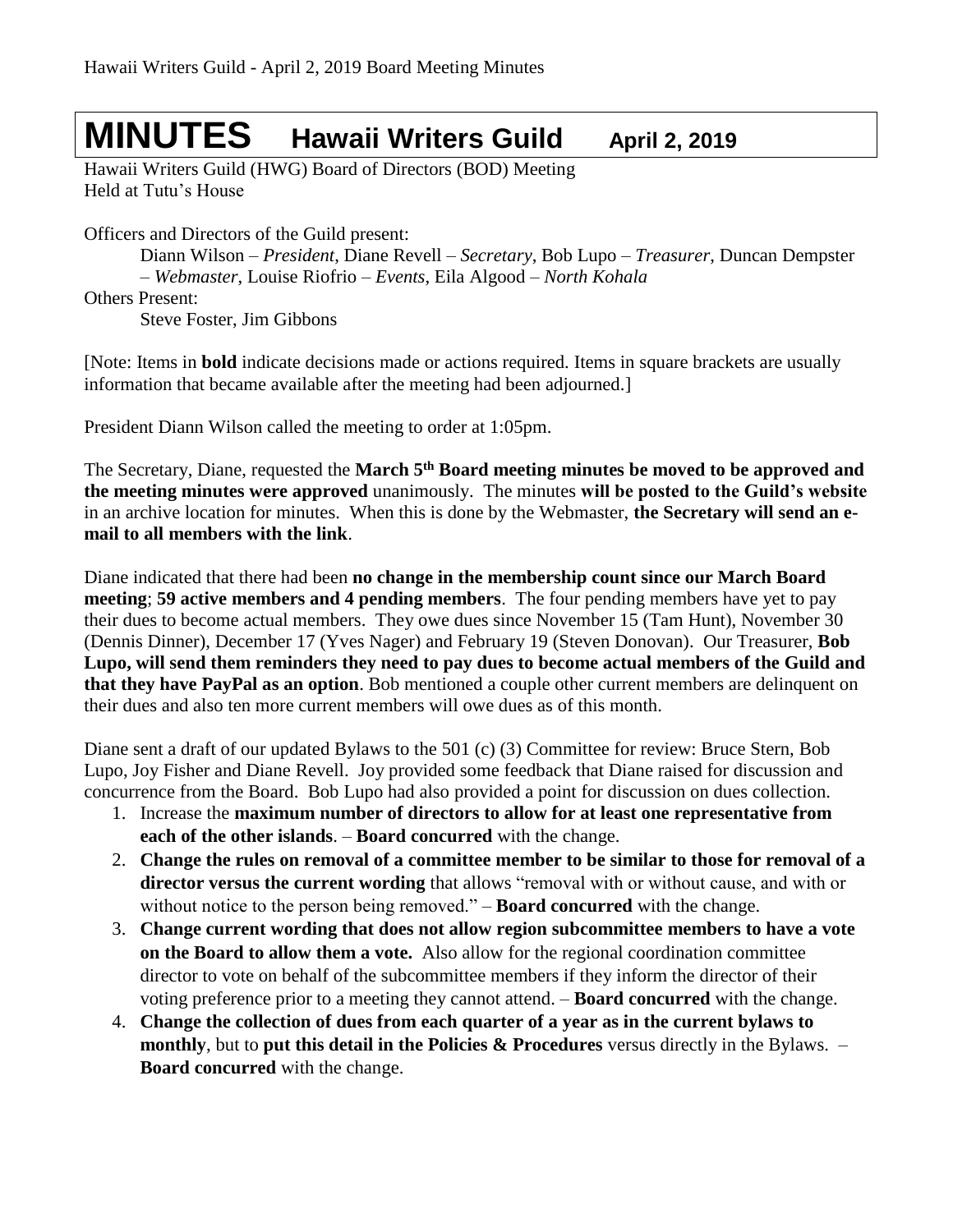**Treasurer**, Bob Lupo, provided as a handout the Guild's 2019 Operation Budget & Treasurer's Log for March 29, 2019 (see Attachment 1). **Since the last Board meeting, he has closed the Hawaii Community Federal Credit Union (HCFCU) accounts and transferred the funds to the Guild's American Savings Bank (ASB) account**.

The **2019 budget updates provided since the March 5 th Board meeting were included in the minutes of that meeting. [The budget should be brought up for approval as the approved budget provides the authorization for expenses by the Guild**. The minutes approval was not necessarily buyin to the budget as that was not specifically requested.] Any proposed expenses beyond the approved budget need to be separately approved by the Board and incorporated into a budget update.

# *Committee Reports*:

**Duncan our Webmaster said** he has the **PayPal donation payment option up and running** on our HWG website; as well as the previously implemented dues payment PayPal option.

He has updated the Our Authors page on the website to include profile/bio information from three of our newer members. **Diane completed her action to send those members who don't have their profile on the website the information** developed by Eliza Cahill previously **on how to develop one's biography** for submittal to Duncan.

**Duncan checked into the blog option of our website to see if it might be suitable for use as a chat group.** He said it could be used that way though it is not the best option but should be **okay for an initial tryout of a chat group. He will e-mail Jada Tan Rufo to see if she is still interested in moderating the chat group using this blog option. [Duncan sent the e-mail to Jada on April 3 rd .]**

The Public Relations Director, Joy, was unable to attend. **Louise Riofrio, Events Director, filled in for Joy. Louise** mentioned the **next Writers' Voices event of 2019 will be held on Wednesday, April 3 rd from 6:00pm – 7:30pm** at the Thelma Parker Library in Waimea. Joy will be back by then and will emcee. Joy has four readers lined up for the event: Jada Tan Rufo, Dr. Heather Rivera, Duncan Dempster, and Cece Johansen.

The coming **workshop by Sam Cudney on Kindle Direct Publishing (KDP - self-publishing) will be held at the Thelma Parker library on Wednesday, April 17 from 5-7 pm**.

**Louise Riofrio will be giving a talk relative to one of her published books, The Speed of Light, at Tutu's House on April 18, 5:30pm – 7:00pm.** More information is available at the Tutu's House calendar on the web by clicking on the event for that date: <https://www.tutushouse.org/activities/>

Diann W. said she has contacted Susanna Moore (who has lectured at Princeton on writing skills who lives locally) about **providing a workshop on dialogue development or one of her other regular class subjects**. **Susanna agreed to the idea indicating it would have to be during summer months**  as she is away teaching elsewhere the rest of the year.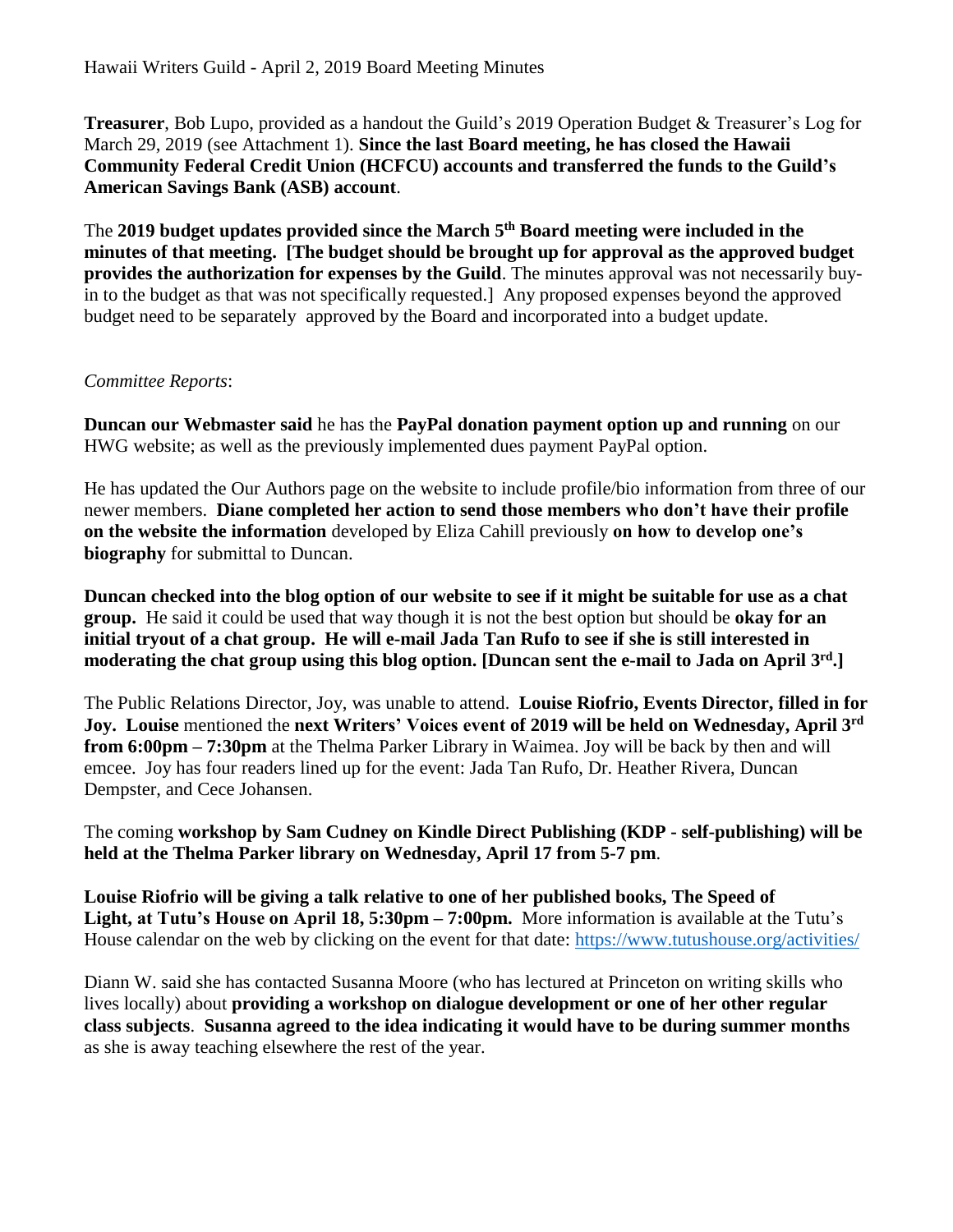A Guild **newsletter** could include chapters per island but **will need an editor to put it together**. **Joy previously suggested a volunteer editor want ad be placed on our website and an e-mail sent to our members requesting a volunteer. She did post the ad** earlier at the top of the Guild News page of the HWG website:<https://www.hawaiiwritersguild.com/guild-news.html>**.**

As Event Director, Louise investigated a few other coming events for book sales opportunities. The **Merrie Monarch (April 21-27) opportunity is expensive unless we qualify as a non-profit** and so far she has not had a positive reply that our interim status would allow us a free table at the event. **Most likely this will have to wait until next year** when we hope to be a fully qualified nonprofit.

The **Christmas in July event in Kailua-Kona application forms for a table should be out soon and she will fill in the form when it is available.** Budgeting was already included in our 2019 budget estimate. The Guild has participated in this event the last couple years and found it a good venue for book sales and promotion of the Guild.

**Louise has collected more data on the opportunity for a pop-up bookstore for members book promotions/sales with a** table at the Parker Ranch Pukalani Stables during the Farmers Markets on Saturdays and/or Wednesdays. Of those present at the Board meeting, **a preference for Saturday was indicated**. The target to hold such a pop-up bookstore would be the beginning of May with one or two a month. The cost of a table per event at the stables is between \$20-\$30 and Louise indicated she would handle part of those costs if necessary. **A motion was made to approve this pop-up bookstore and its costs for a year for up to twice a month starting in May and it was seconded and approved. Need to ensure this is accounted for in an update to the budget.**

An event at the stables and most other venues require we have liability insurance. The standard policies are for up to one million dollars in liability. Louise looked into **one option that would provide liability insurance for up to 27 event days for \$205** (averages \$7.60/event day as comparted to the example of the Honolulu Book & Music Festival providing 2 event days of liability insurance for \$50). **Duncan mentioned he has a call into a local insurance company, Noguchi & Associates, about liability insurance** as another organization he belongs to has their insurance with that company. **He will let the Board know if he gets a quote from them for comparison.**

**Eila, Director for North Kohala, provided feedback on the March 25th North Kohala reading.** She said it was lots of work to set it up, but worth it. There were 12 readers, some were pop-up poets interspersed with the other readings. Mahealani Wendt, a Maui member, was not able to attend, but Eila lined up two Hawaiian speakers to each read poems by Mahealani. **The main readers were recorded, but the pop-up poets that did not have mics likely did not come through on the recording. Eventually Eila plans to edit the audio and make it available for play on the KNKR radio station.**  Jada recorded video she posted to Facebook, but some of the sound on that was also hard to follow. The bigger area inside the library allowed for more people to attend, but was not idea for listening to the readers and the old library sound equipment did not help much. **Those in attendance indicated it was a great event and much appreciated.** Diann W. did a write-up and took photos for this event and submitted them for publication to local papers.

**Bryan Furer, Director for Volcano**, was not able to attend the meeting. Brian is active in that area of the island and their **previous Volcano Writers meeting was held on April 1 st** .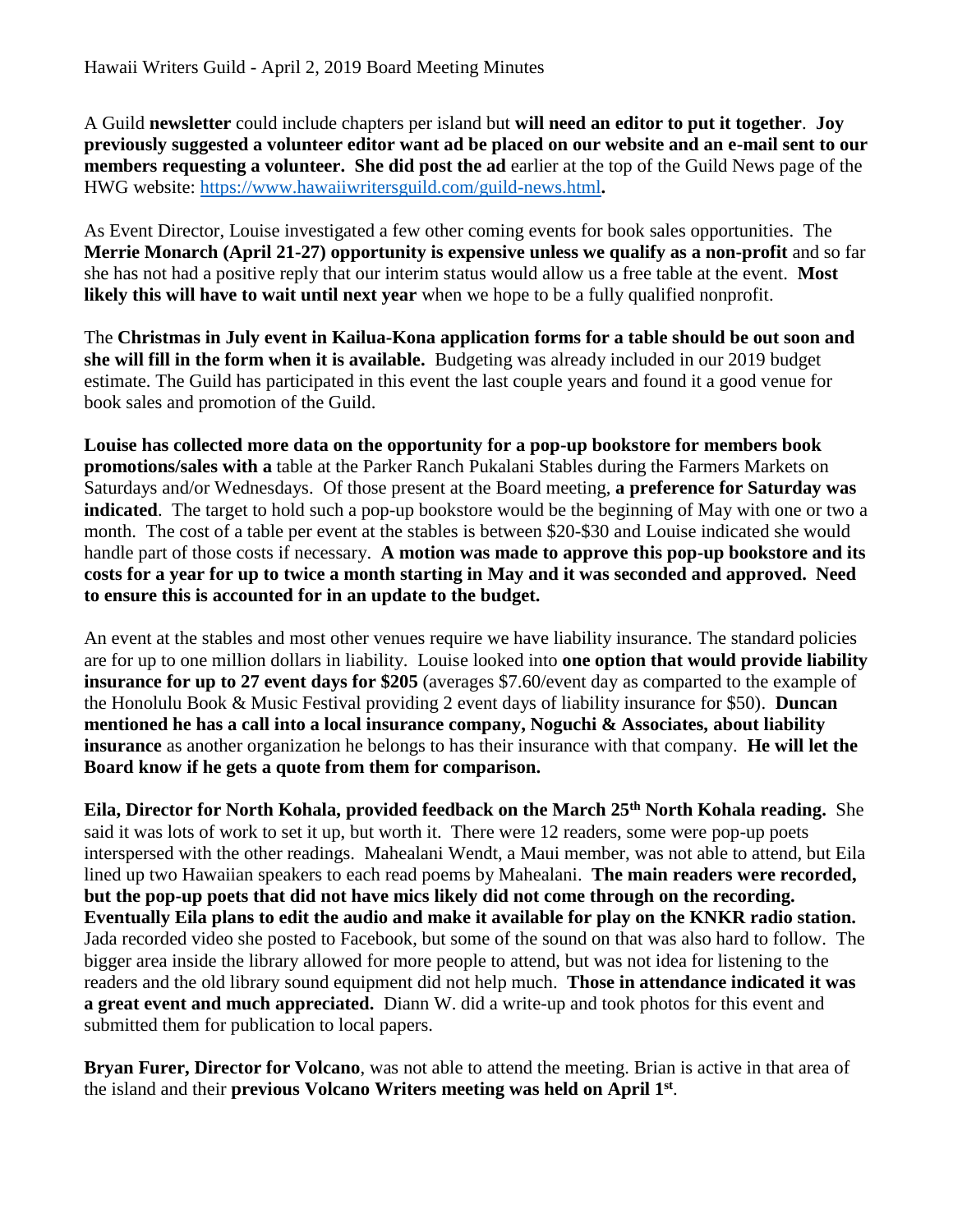# Hawaii Writers Guild - April 2, 2019 Board Meeting Minutes

Bruce Stern, Vice President, was away and unable to attend.

Diann W., President, previously mailed to members a code to obtain **a 20% discount on the registration fee for members of our Guild for the Kauai Writers Conference**.

At the North Kohala reading event on March 25<sup>th</sup> Diann provided an overview of the Guild to those in attendance and mentioned we were **looking for volunteers to evaluate inputs and edit a literary review for the Guild with one edition to see how it works out**. **Laura Burkhart volunteered at the event and in a later conversation Diann had with Michael Foley, he agreed to work with Laura on the literary review**. Diann thought **Joy Fisher should work with them and serve as the liaison with the Board** on this activity since Joy had originally suggested the literary review. Bob Lupo had also expressed interest on working on the literary review previously.

Diann had forwarded to Duncan some **writing services our member Virginia Fortner offers for posting to our website list of resources.** Diane R. also provide **a website link for the Hawaii Children Authors & Illustrators site as a resource to post**. Duncan said he thinks he may need to create a page specific to Hawaii area resources in addition to the current list of resources that are more general.

**Another item being considered** is a way to **allow meeting attendance via internet/video and this is being looking into by Diann Wilson**. Diann has looked at **Zoom which is about \$120/year**. Our size of attendees and amount of time per meeting is beyond that of Zoom's free version. Eila and Duncan also have used it and thought it a good option. Zoom provides internet tutorials on its use which is helpful. This **requires those participating to have a computer with built in camera and internet access**. It **does not appear that Tutu's House offers internet service and it is not clear using a cell phone as internet hub would be adequate. [Diane R. called Tutu's House and they might be able to make arrangements for internet access, but we would need to know more specific details on what we'd need**.] Diann W. raised the question as to whether we would need to rent the room at Tutu's House if we use Zoom instead and save the money currently spent on the room at Tutu's House [we have prepaid through September at this point]. Diane R. thought we might want to overlap usage so some could participate as a group in the room while others "dial-in" for the meeting. Some face-to-face conversations are good and often cover issues that don't get addressed otherwise. Or those who want to participate as a group might need to use another facility with a room that provides internet (and might cost less or be free).

#### The **next regular Board meeting date** was set for **Tuesday, May 7 th** at 1:00pm-2:45pm at Tutu's House.

The meeting was adjourned at 2:05pm.

Respectfully submitted, Diane Revell, Secretary

Announcements:

• The next regular Board meeting time and place: Tuesday, May 7<sup>th</sup> at 1:00pm – 2:45pm at **Tutu's House** at 64-1032 Mamalahoa Hwy # 305, Waimea, HI 96743.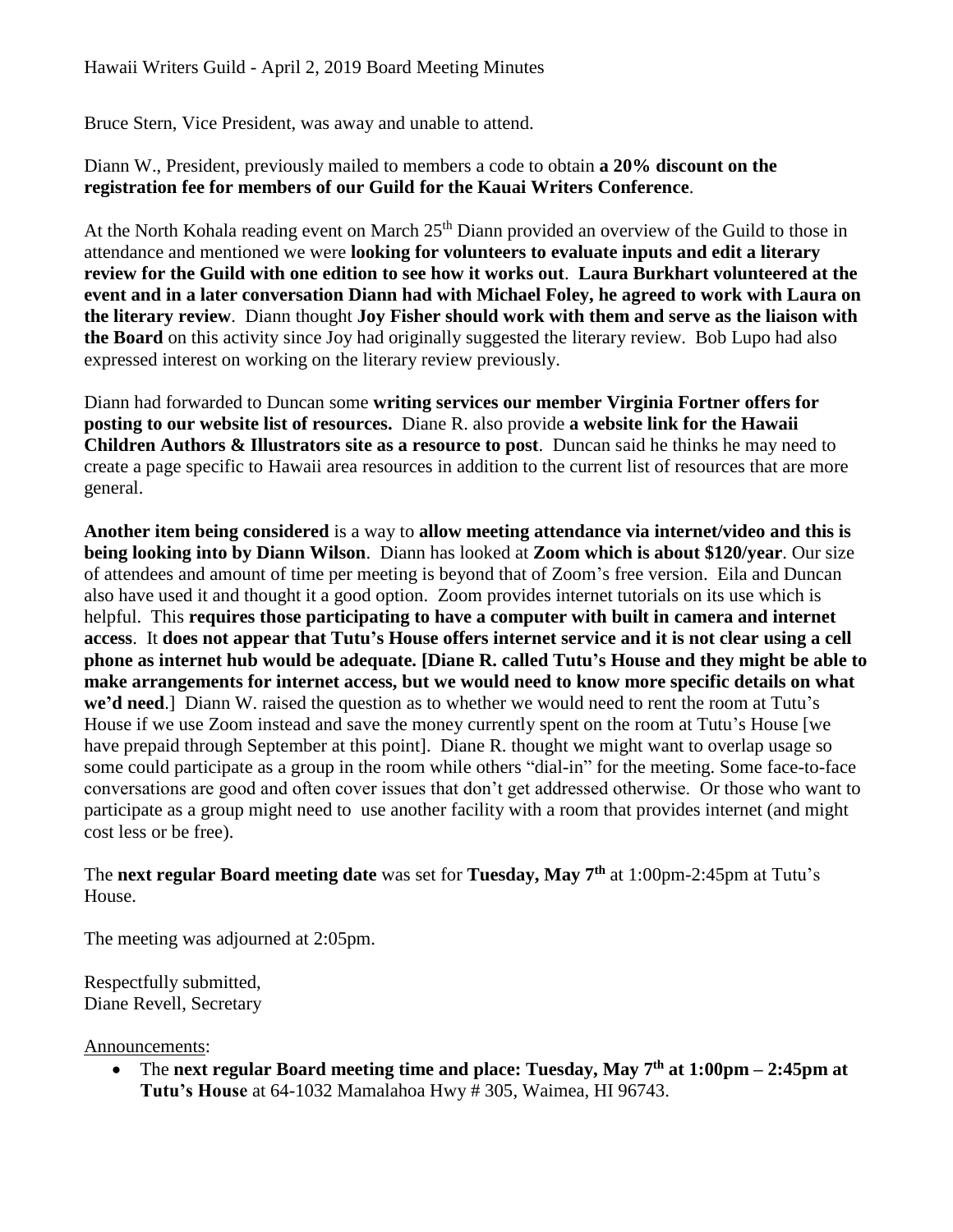- **Requests for items to be added to the agenda for the next regular Board meeting** should be **sent to the President Diann Wilson and Secretary Diane Revell at their e-mail addresses** [\(island.diann@gmail.com](mailto:island.diann@gmail.com) and [diane.b.revell@](mailto:diane.b.revell@gmail.com)gmail.com) 10-days prior to the next meeting, so by April 27<sup>th</sup>. The agenda will be e-mailed May 2<sup>nd</sup>, five days prior to the meeting.
- Parking Lot:
	- **a. Setup the HWG Chat moderated blog via our website for all members to post comments** for an exchange of ideas. See if we have a willing moderator. Duncan to check with Jada Rufo. **Who:** Duncan Dempster **Due Date:** Sent question to Jada April  $3<sup>rd</sup>$ , awaiting her reply for initiation of chat group before May  $7<sup>th</sup>$ .
	- b. **Update Bylaws** to be in sync with new Articles of Incorporation **Who:** Bruce, **Diane**, Bob, Joy. Initial draft sent by Diane to committee with some comments received and discussed at April 2<sup>nd</sup> Board Meeting. Next update for review to be sent out to committee by Diane prior to May Board Meeting. Due Date: April 10<sup>th</sup>, 2019
	- c. Seek **input from members on all islands** about **upcoming events that the Guild members could participate in for selling their books or learning more about writing/publishing/marketing skills on their island**. **Who:** Diann Wilson **Due Date:** April  $15<sup>th</sup>$ .
	- d. Audit recommended we have a **bookkeeper or CPA provide some training to the Board members on keeping financial records and doing an audit**. Diann W. mentioned that someone she knows in Kapaau, Yvonne Leiser, who has done business consulting in her past may be helpful and she will ask her. **Who:** Diann Wilson **Due Date:** May 7<sup>th</sup>
	- e. Review and approve current budget for 2019 (attached to minutes of March 5th Board Meeting unless updated since). Diane to place this on May Board Meeting agenda **Who:** Diane Revell **Due Date:** April 27<sup>th</sup>.
	- f. Duncan to create a page on our Guild website for writers' resources specific to the Hawaiian Islands. **Who:** Duncan Dempster **Due Date:** May 7 th
	- g. Diane R. to update draft Bylaws and resend to 501 (c) (3) Committee for review and comments. **Who**: Diane Revell **Due Date**: April 12th

Attachment 1: HWG 2019 Operation Budget & Treasurer's Log for March 29, 201